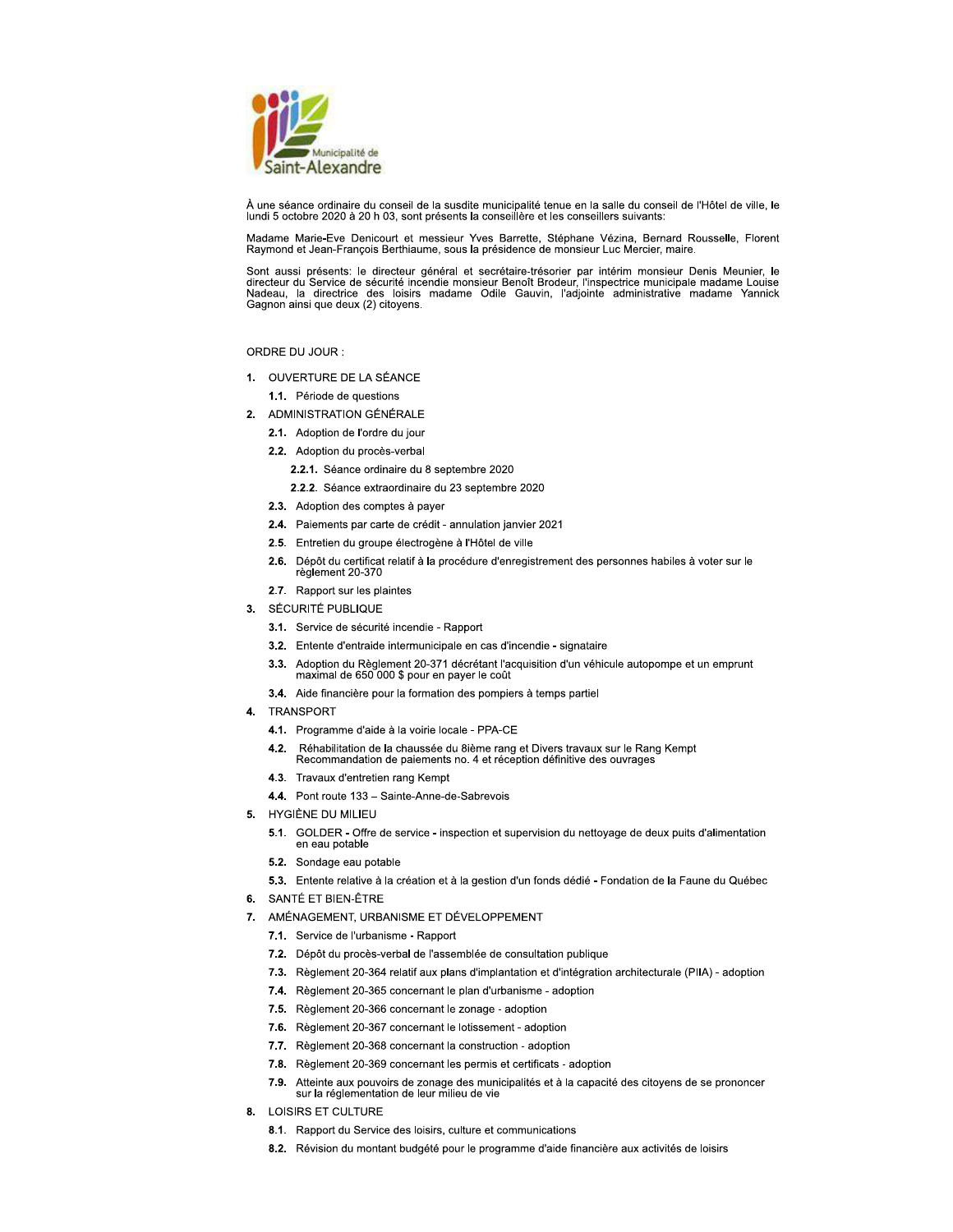- 8.3. Halloween
- 8.4. Appel de projets Entente de développement culturel 2018-2020 Volet Patrimoine
- 8.5. Demande d'aide financière au fonds "En Montérégie, on bouge!"
- 9. CORRESPONDANCES
- 10. AFFAIRES DIVERSES
	- 10.1. Dépense parc mellifère
- 11. PÉRIODE DE QUESTIONS
- 12. CLÔTURE DE LA SÉANCE

#### $\mathbf{1}$ . **OUVERTURE DE LA SÉANCE**

Les membres présents à l'ouverture de la séance formant quorum, l'assemblée est déclarée régulièrement constituée par le maire, monsieur Luc Mercier à 20 h 03.

### Période de questions

Conformément aux dispositions de la loi, le maire invite les personnes présentes à poser des questions aux membres du conseil municipal. De plus, le public a été invité à présenter ses questions au conseil municipal, par é (poste, télécopieur, courriel ou livré à l'hôtel de ville).

#### **ADMINISTRATION GÉNÉRALE**  $2.$

#### 20-10-224 Adoption de l'ordre du jour

Il est proposé par la conseillère Marie-Eve Denicourt, appuvée par le conseiller Bernard Rousselle et unanimement résolu d'adopter l'ordre du jour tel que présenté tout en ajoutant au point affaires diverses le sujet suivant: Dépense au parc mellifère.

### Adoption du procès-verbal

#### 20-10-225 Séance ordinaire du 8 septembre 2020

CONSIDÉRANT QUE le procès-verbal a été transmis aux membres du conseil dans les délais prescrits pour qu 'ils en fassent lecture;

CONSIDÉRANT QUE les membres du conseil ont individuellement pris connaissance du procèsverbal de la séance ordinaire du 8 septembre 2020;

CONSIDÉRANT QUE ceux-ci renoncent à la lecture du procès-verbal;

EN CONSÉQUENCE, il est proposé par le conseiller Florent Raymond, appuyé par le conseiller Yves Barrette et unanimement résolu d'adopter le procès-verbal de la séance ordinaire du 8 septembre 2020 tel que rédigé.

#### 20-10-226 Séance extraordinaire du 23 septembre 2020

CONSIDÉRANT QUE le procès-verbal a été transmis aux membres du conseil dans les délais prescrits pour qu'ils en fassent lecture;

CONSIDÉRANT QUE les membres du conseil ont individuellement pris connaissance du procèsverbal de la séance extraordinaire du 23 septembre 2020;

**CONSIDÉRANT QUE** ceux-ci renoncent à la lecture du procès-verbal:

EN CONSÉQUENCE, il est proposé par le conseiller Yves Barrette, appuyé par le conseiller Stéphane Vézina et unanimement résolu d'adopter le procès-verbal de la séance extraordinaire du 23 septembre 2020 tel que rédigé.

#### 20-10-227 Adoption des comptes à payer

ATTENDU QUE le conseil municipal a pris connaissance de la liste des chèques émis, des<br>virements bancaires effectués par la Municipalité ainsi que la liste des comptes à payer pour le mois d'octobre 2020, et, s'en déclare satisfait;

ATTENDU QU'il y a lieu de les accepter, et d'autoriser le paiement de ces derniers;

# EN CONSÉQUENCE, il est proposé par la conseillère Marie-Eve Denicourt<br>Appuyée par le conseiller Bernard Rousselle

et résolu d'accepter la liste des comptes à payer ainsi que la liste des chèques émis et paiements<br>bancaires pour un total de 552 173,90 \$ et autorisation est donnée au directeur général et secrétaire-trésorier de payer lesdits comptes.

|                        | 81425 à 81478   | pour | 185 644.49 \$ |
|------------------------|-----------------|------|---------------|
| Comptes chèques        | 81479 à 81488   | pour | 104 570.17 \$ |
| Prélèvements bancaires | 3825 à 3851     | pour | 221 365.63 \$ |
| Assurance collective   | octobre         | pour | 2884.23\$     |
| Rémunérations          | 501318 à 501372 | pour | 37 293.73 \$  |
|                        | 7374 et 7375    | pour | 415.65 \$     |

20-10-228

### Paiements par carte de crédit - annulation janvier 2021

ATTENDU QUE depuis quelques années la Municipalité accepte le paiement par carte de crédit;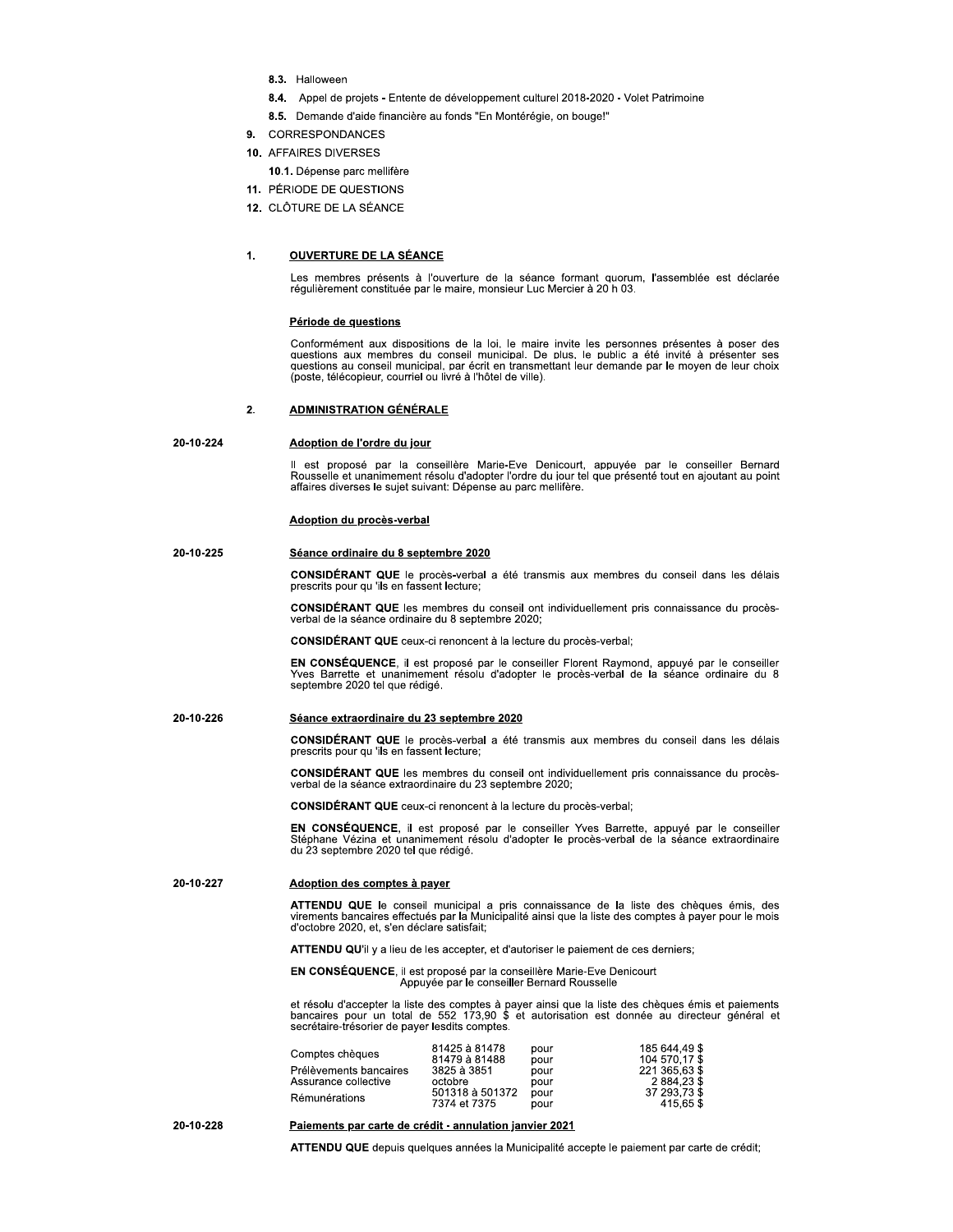ATTENDU QUE la Municipalité doit acquitter des frais d'escompte sur chaque transaction en fonction de la valeur du paiement qui correspond à un pourcentage moyen d'environ 2,5% selon le type de carte utilisé:

ATTENDU QUE les frais engendrés par l'utilisation des cartes de crédit sont en hausse à chaque année et représente à ce jour plus de 4 000 \$;

ATTENDU QUE ces frais sont supportés par l'ensemble de la population dont la majorité ne bénéficie pas des avantages que procure la carte de crédit pour son utilisateur comme les points bonis ou les crédits annuels:

ATTENDU QUE le Conseil est d'opinion qu'il y a lieu d'abandonner cette pratique et de la conserver que pour le paiement en ligne des activités de loisirs dont les montants sont de beaucoup inférieure<br>et par conséquent les frais d'utilisation;

EN CONSÉQUENCE, il est proposé par le conseiller Yves Barrette,<br>appuyé par le conseiller Stéphane Vézina

Et résolu qu'à compter du 1<sup>er</sup> janvier 2021, la Municipalité cesse d'accepter les paiements par<br>cartes de crédits à l'exception des paiements « en ligne » pour les activités de loisirs.

Il est également résolu de procéder, dès janvier 2021 à l'annulation du matériel et de l'infrastructure nécessaire aux paiements par carte de crédit sur place.

Adoptée à l'unanimité

### Entretien du groupe électrogène à l'Hôtel de ville

20-10-229

20-10-230

ATTENDU QUE le Conseil municipal a pris connaissance de la proposition de Génératrice<br>Drummond pour un service d'entretien du groupe électrogène récemment installé pour le complexe municipal:

ATTENDU QU' il y a lieu de retenir les services d'une entreprise qualifiée pour l'entretien de ladite génératrice;

EN CONSÉQUENCE, il est proposé par le conseiller Bernard Rousselle, appuyé par le conseiller Stéphane Vézina

et résolu d'accepter la proposition de Génératrice Drummond pour l'entretien planifié et les pièces d'entretien du groupe électrogène du complexe municipal au coût de 865,45 \$ par année plus taxes<br>pour une période de 3 ans se terminant le 31 décembre 2023 le tout, tel que mentionné dans l'offre de services du 18 septembre 2020.

Adoptée à l'unanimité

### Dépôt du certificat relatif à la procédure d'enregistrement des personnes habiles à voter sur le règlement 20-370

Conformément aux dispositions de la loi, le directeur général dépose devant le conseil le certificat relatif à la procédure d'enregistrement des personnes habiles à voter sur le règlement 20-370.

### **Rapport sur les plaintes**

Le rapport des plaintes du mois de septembre 2020, totalisant quatre (4) plaintes, est déposé devant le conseil

#### $3.$ **SÉCURITÉ PUBLIQUE**

### Service de sécurité incendie - Rapport

Monsieur Benoît Brodeur, directeur SSI présente son rapport du mois de septembre 2020 représentant les sorties suivantes:

- 3 appels incendies:
- · 4 premiers répondants.

### Entente d'entraide intermunicipale en cas d'incendie - signataire

ATTENDU QUE le Conseil municipal a adopté le 6 juillet dernier sa résolution 20-07-150 concernant conclusion d'une entente intermunicipale d'entraide en cas d'incendie à intervenir avec la Municipalité de Henryville;

ATTENDU QUE ladite résolution autorise le maire et le directeur général du moment, Monsieur Daniel Leduc à signer l'entente;

ATTENDU QU' il y a lieu de procéder au changement de signataire en ce qui concerne le directeur général par suite de son départ;

EN CONSÉQUENCE, il est proposé par le conseiller Yves Barrette, appuyé par le conseiller Jean-François Berthiaume

et résolu que la résolution 20-07-150 soit modifiée afin de remplacer un des signataires autorisés soit Monsieur Daniel Leduc par Monsieur Marc-Antoine Lefebvre, directeur général.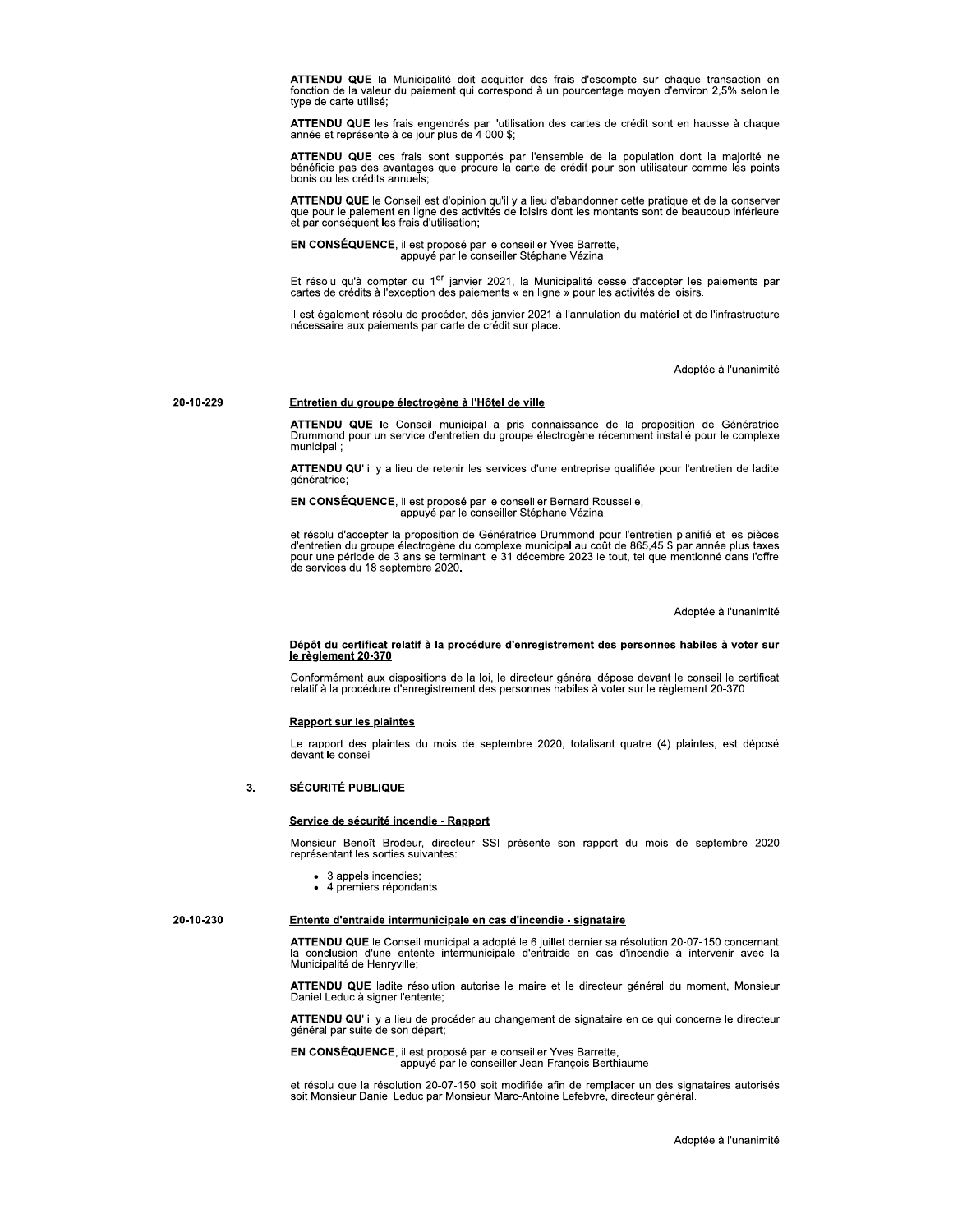### Adoption du Règlement 20-371 décrétant l'acquisition d'un véhicule autopompe et un emprunt maximal de 650 000 \$ pour en payer le coût

ATTENDU QUE conformément aux dispositions de l'article 148 du Code municipal du Québec, une copie du projet de règlement 20-371 décrétant l'acquisition d'un véhicule autopompe et un emprunt maximal de 650 000 \$ pour en payer le coût était disponible au plus tard 72 heures avant l'heure<br>fixée pour le début de la séance et a, en conséquence été remise aux membres du conseil municipal;

ATTENDU QUE dès le début de la présente séance, des copies du présent règlement étaient disponibles pour le public;

ATTENDU QU'avant l'adoption du règlement, le directeur général et secrétaire-trésorier a mentionné l'objet de celui-ci et au aucune modification n'a été apporté entre le projet déposé et le règlement soumis pour adoption En outre, le directeur général et secrétaire-trésorier mentionne également le mode de financement, de paiement et de remboursement de celui-ci.

EN CONSÉQUENCE. il est proposé par la conseillère Marie-Eve Denicourt, appuyée par le conseiller Florent Ravmond

et résolu que le règlement 20-371 décrétant l'acquisition d'un véhicule autopompe et un emprunt maximal de 650 000 \$ pour en payer le coût soit adopté.

Adoptée à l'unanimité

20-10-232

20-10-231

### Aide financière pour la formation des pompiers à temps partiel

ATTENDU QUE le Règlement sur les conditions pour exercer au sein d'un service de sécurité incendie municipal prévoit les exigences de formation pour les pompiers des services de sécurité incendie afin d'assurer une qualification professionnelle minimale;

ATTENDU QUE ce règlement s'inscrit dans une volonté de garantir aux municipalités la formation<br>d'équipes de pompiers possédant les compétences et les habiletés nécessaires pour intervenir efficacement en situation d'urgence;

ATTENDU QU'en décembre 2014, le gouvernement du Québec a établi le Programme d'aide financière pour la formation des pompiers volontaires ou à temps partiel;

ATTENDU QUE ce programme a pour objectif principal d'apporter aux organisations municipales une aide financière leur permettant de disposer d'un nombre suffisant de pompiers qualifiés pour agir efficacement et de manière sécuritaire en situation d'urgence;

ATTENDU QUE ce programme vise également à favoriser l'acquisition des compétences et des habiletés de base requises par les pompiers volontaires ou à temps partiel qui exercent au sein des services de sécurité incendie municipaux;

ATTENDU QUE la municipalité de Saint-Alexandre désire bénéficier de l'aide financière offerte par ce programme

ATTENDU QUE la municipalité de Saint-Alexandre prévoit les formations suivantes au cours de la prochaine année pour répondre efficacement et de manière sécuritaire à des situations d'urgence sur son territoire :

- 2 candidats Pompier I
- $\bullet$
- 10 candidats Pompier II<br>1 candidat opérateur de pompe
- 1 candidat désincarcération
- · 6 candidats véhicule électrique et hybride

ATTENDU QUE la municipalité doit transmettre sa demande au ministère de la Sécurité publique par l'intermédiaire de la MRC des Hautes-Rivières en conformité avec l'article 6 du Programme.

EN CONSÉQUENCE, Il est proposé par le conseiller Jean-François Berthiaume, appuyé par le conseiller Stéphane Vézina

et résolu de présenter une demande d'aide financière pour la formation de ces pompiers dans le cadre du Programme d'aide financière pour la formation des pompiers volontaires ou à temps partiel au ministère de la Sécurité publique et de transmettre cette demande à la MRC des Hautes-Rivières.

Adoptée à l'unanimité

#### **TRANSPORT** 4.

20-10-233

### Programme d'aide à la voirie locale - PPA-CE

ATTENDU QUE le Conseil municipal a pris connaissance des modalités d'application du volet Projets particuliers d'amélioration (PPA) du Programme d'aide à la voirie locale (PAVL) et s'engage à les respecter;

ATTENDU QUE le réseau routier pour lequel une demande d'aide financière a été octroyée est de compétence municipale et est admissible au PAVL;

ATTENDU QUE les travaux ont été réalisés dans l'année civile au cours de laquelle le ministre les a autorisés:

ATTENDU QUE les travaux réalisés ou les frais inhérents sont admissibles au PAVL;

ATTENDU QUE le formulaire de reddition de comptes V-0321 a été dûment rempli:

ATTENDU QUE la transmission de la reddition de comptes des projets a été effectuée à la fin de la réalisation des travaux de l'année civile au cours de laquelle le ministre les a autorisés;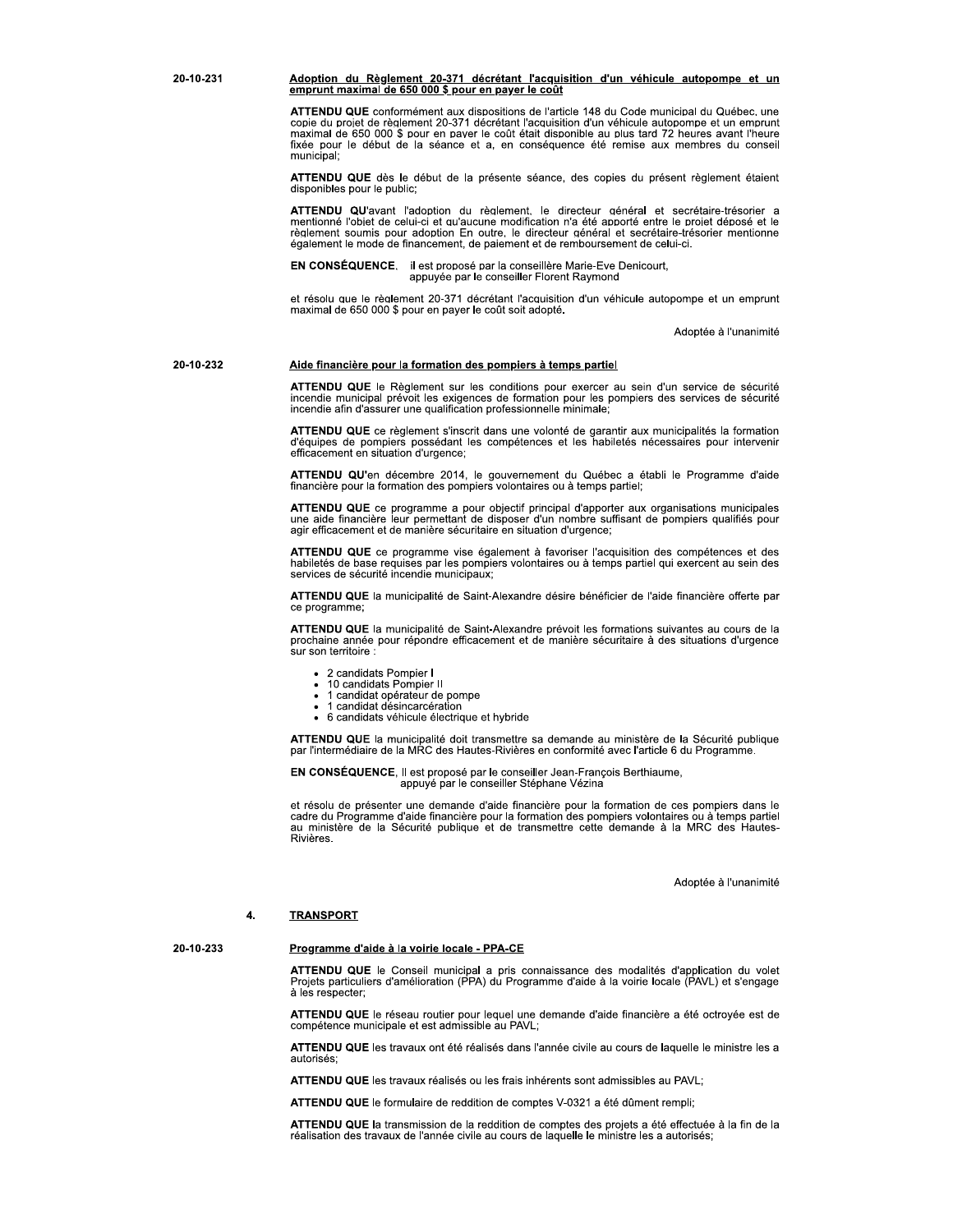ATTENDU QUE le versement est conditionnel à l'acceptation, par le ministre, de la reddition de comptes relative au projet;

ATTENDU QUE, si la reddition de comptes est jugée conforme, le ministre fait un versement aux municipalités en fonction de la liste des travaux qu'il a approuvés, sans toutefois excéder le montant maximal de l'aide tel qu'il apparaît à la lettre d'annonce;

ATTENDU QUE les autres sources de financement des travaux ont été déclarées;

EN CONSÉQUENCE, il est proposé par le conseiller Bernard Rousselle,<br>appuyé par le conseiller Jean-François Berthiaume

et résolu que le conseil de la Municipalité de Saint-Alexandre approuve les dépenses d'un montant de 22 174,05\$ relatives aux travaux d'amélioration à réaliser et aux frais inhérents admissibles mentionnés au formulaire V-Québec, et reconnaît qu'en cas de non-respect de celles-ci, l'aide financière sera résiliée.

Adoptée à l'unanimité

### Réhabilitation de la chaussée du 8ième rang et Divers travaux sur le Rang Kempt<br>Recommandation de paiements no. 4 et réception définitive des ouvrages 20-10-234

ATTENDU QUE le Conseil municipal a pris connaissance du certificat de réception définitive des ouvrages numéro 2 en date du 17 septembre 2020 concernant des travaux de réhabilitation de la chaussée du 8<sup>ième</sup> Rang et divers travaux sur le rang Kempt;

ATTENDU QUE le Conseil prend également connaissance du certificat de paiement numéro 4 daté du 17 septembre au montant de 32 296,25\$ incluant les taxes;

ATTENDU QUE le Conseil est d'opinion qu'il y a lieu d'accepter la réception définitive desdits travaux et d'autoriser le paiement de la retenue sur contrat;

EN CONSÉQUENCE, il est proposé par le conseiller Florent Raymond, appuyé par le conseiller Jean-François Berthiaume

et résolu d'accepter la réception définitive des travaux de réhabilitation de la chaussée du 8<sup>ième</sup> Rang et divers travaux sur le rang Kempt selon le certificat de réception définitive des ouvrages<br>numéro 2 du 17 septembre et d'accepter le certificat de paiement numéro 4 et d'autoriser le<br>paiement de la somme de 32 296,2

Adoptée à l'unanimité

#### 20-10-235 **Travaux d'entretien rang Kempt**

ATTENDU QU' il est devenu nécessaire de procéder à des travaux d'entretien d'une partie du rang Kempt afin de prolonger sa durée de vie utile et maintenir l'utilisation sécuritaire du chemin;

ATTENDU QUE l'entreprise Daudi pavage excavation inc. a soumis une proposition le 28 septembre dernier pour la pose d'environ 20tm d'asphalte dans le rang Kempt;

**ATTENDU QU'** il y a lieu d'accepter la proposition de l'entrepreneur:

EN CONSÉQUENCE, il est proposé par le conseiller Jean-François Berthiaume,<br>appuyé par le conseiller Stéphane Vézina

et résolu d'accepter la proposition du 28 septembre 2020 de Daudi pavage excavation inc. au montant de 10 300 \$ plus taxes pour la pose de 20tm d'asphalte dans le rang Kempt afin d'y apporter les correctifs nécessaires dan vie utile.

Il est également résolu que cette dépense soit autorisée malgré le fait que le budget pour cette activité soit utilisé puisque la Municipalité surpasse ses revenus de l'année d'un peu plus de 12 000 \$ à ce jour.

Adoptée à l'unanimité

20-10-236

### Pont route 133 - Sainte-Anne-de-Sabrevois

ATTENDU QUE le pont situé sur la route 133 à proximité de l'intersection de la rue Guillet à Sainte-<br>Anne-de-Sabrevois est partiellement fermé et que le poids des véhicules qui peuvent y accéder a été réduit;

ATTENDU QUE cette situation entraine des déplacements de circulation de véhicules lourds qui empruntent la Montée Meunier, le Rang Sainte-Anne pour rejoindre par la suite la route 227 à Saint-Alexandre;

ATTENDU QUE la Municipalité entend procéder à la réfection du rang Sainte-Anne et ne souhaite pas que ce dernier soit endommagé par la circulation en transit de véhicules lourds qui n'ont pas le droit d'y circuler:

EN CONSÉQUENCE, il est proposé par le conseiller Florent Raymond, appuyé par le conseiller Bernard Rousselle

Et résolu de demander au ministère des Transports de procéder dans les meilleurs délais à la réparation du pont de la route 133 à proximité de la rue Guillet à Sainte-Anne-de-Sabrevois afin de<br>réduire les impacts sur les chemins et les municipalités avoisinantes.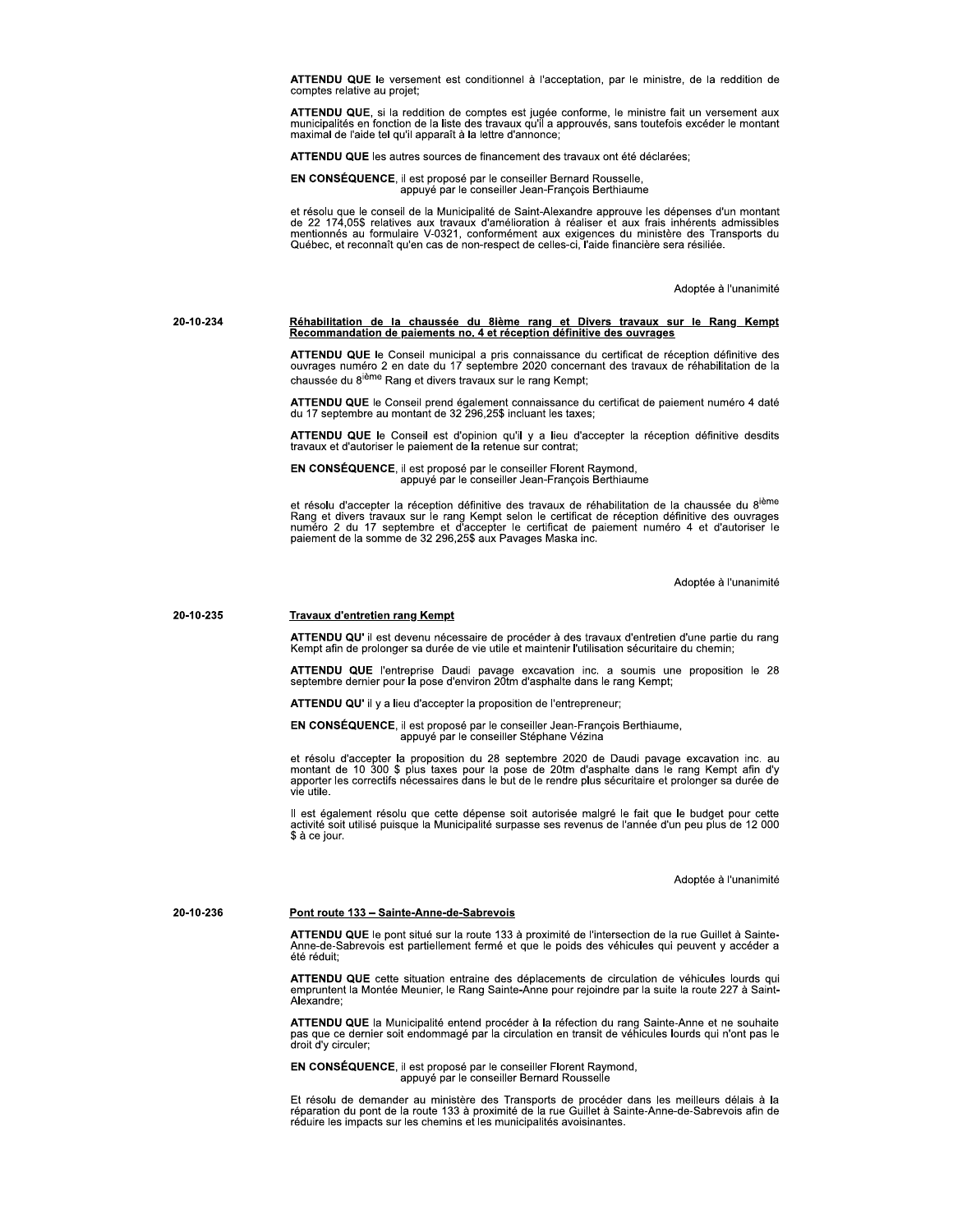#### 5. **HYGIÈNE DU MILIEU**

20-10-237 GOLDER - Offre de service - inspection et supervision du nettoyage de deux puits d'alimentation en eau potable

> ATTENDU QUE la firme Golder Associés Ltée a soumis une proposition d'honoraires en date du 8 septembre en lien avec l'inspection et la supervision du nettoyage de 2 puits d'alimentation en eau potable de la Municipalité;

> ATTENDU QUE le montant des honoraires est estimé à 15 200 \$ plus taxes en excluant les frais de nettoyage des puits;

> ATTENDU QUE la Municipalité constate avoir atteint la limite de son budget et souhaite reporter les travaux à l'année suivante;

EN CONSÉQUENCE, il est proposé par le conseiller Jean-François Berthiaume,<br>appuyé par le conseiller Yves Barrette

et résolu d'accepter la proposition de services de Golder Associés Ltée en date du 8 septembre<br>2020 pour l'inspection et la supervision du nettoyage de 2 puits d'alimentation en eau potable de la Municipalité pour des honoraires de 15 200 \$ plus taxes à être réalisée au début de 2021.

Adoptée à l'unanimité

### Sondage eau potable

Point d'information de la part de Monsieur le conseiller Yves Barrette.

### 20-10-238 Entente relative à la création et à la gestion d'un fonds dédié - Fondation de la Faune du Québec

ATTENDU QUE le Conseil municipal a adopté sa résolution 20-09-212 concernant une contribution au Fonds des municipalités pour la biodiversité ;

ATTENDU QUE le Conseil municipal a pris connaissance du projet d'entente relative à la création et à la gestion d'un Fonds dédié à intervenir entre la Municipalité et la Fondation de la faune du Québec:

ATTENDU QUE la Municipalité s'engage à verser à la Fondation un dollar par ménage que compte la Municipalité:

ATTENDU QU' il y a lieu d'autoriser la signature de ladite entente;

EN CONSÉQUENCE, il est proposé par le conseiller Yves Barrette, appuyé par la conseillère Marie-Eve Denicourt

et résolu d'accepter le projet d'entente relative à la création et à la gestion d'un Fonds dédié à et ressource la Municipalité et la Fondation de la faune du Québec et d'autoriser le maire,<br>Monsieur Luc Mercier et le directeur général et secrétaire-trésorier, Monsieur Marc-Antoine Lefebvre<br>à signer ladite entente pour

Adoptée à l'unanimité

#### 6. **SANTÉ ET BIEN-ÊTRE**

#### AMÉNAGEMENT, URBANISME ET DÉVELOPPEMENT 7.

20-10-239

### Service de l'urbanisme - Rapport

Il est proposé par le conseiller Florent Raymond, appuyé par le conseiller Stéphane Vézina et résolu que le Conseil municipal prend acte du dépôt du rapport des permis du mois de septembre, émis par Louise Nadeau, inspectrice, totalisant vingt-quatre (24) permis.

Adoptée à l'unanimité

### Dépôt du procès-verbal de l'assemblée de consultation publique

Dépôt du procès-verbal de l'assemblée de consultation publique portant sur les règlements d'urbanisme tenue le 16 septembre 2020 à 19 h 00, en la salle du Pavillon des loisirs.

### 20-10-240 Règlement 20-364 relatif aux plans d'implantation et d'intégration architecturale (PIIA) adoption

CONSIDÉRANT QU' en vertu de la Loi sur l'aménagement et l'urbanisme (RLRQ, c. A-19.1), la municipalité peut procéder à une révision quinquennale de son plan et de ses règlements d'urbanisme

CONSIDÉRANT QUE le dernier exercice de planification territoriale a été réalisé en 2006 et que, dans ce contexte, la municipalité a décidé de procéder à la révision quinquennale de son plan et de sa réglementation d'urbanisme, le tout conformément aux dispositions applicables de la Loi sur l'aménagement et l'urbanisme;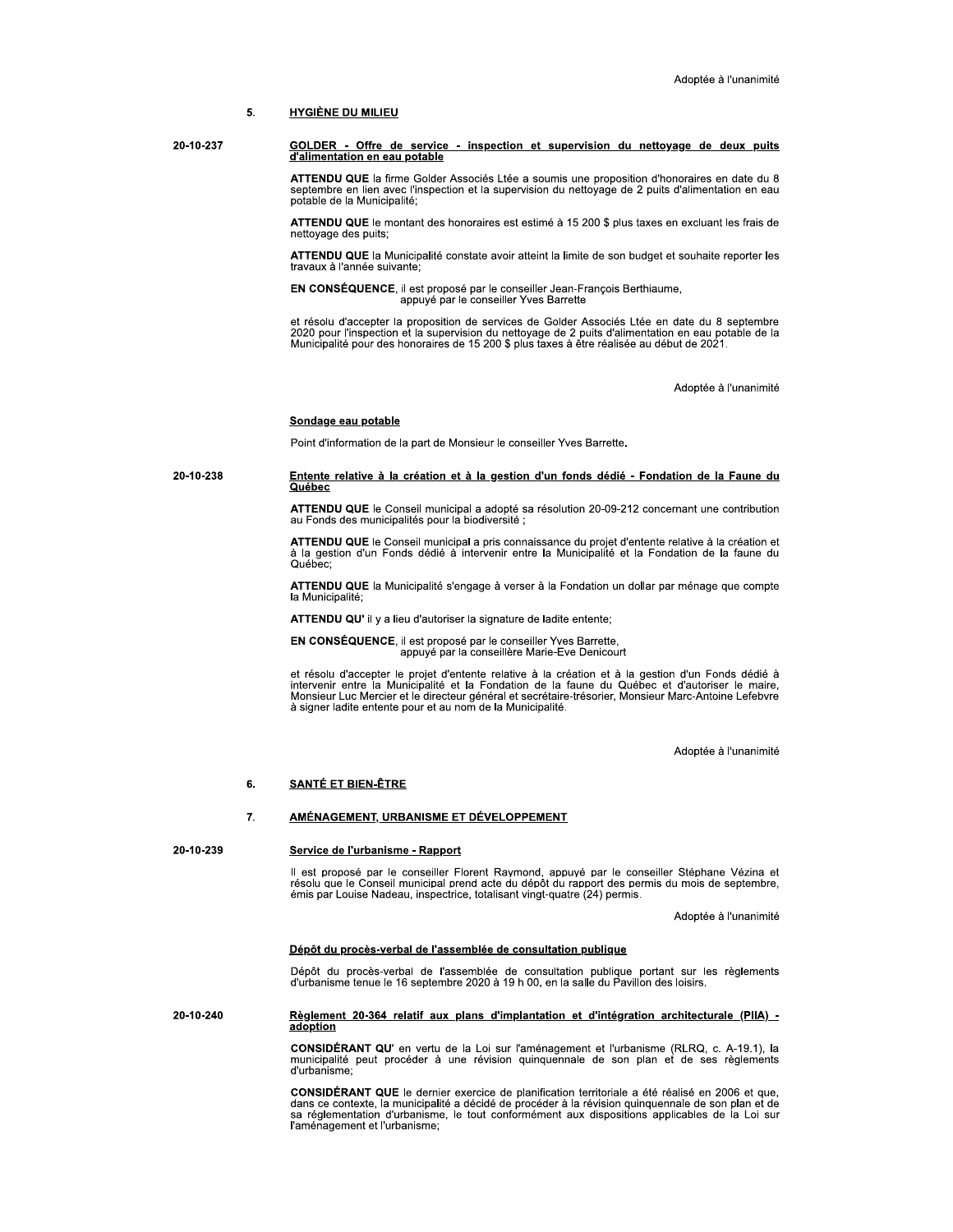**CONSIDÉRANT QUE** cet exercice de révision issu d'une démarche qui a permis d'actualiser le plan d'urbanisme et, en conséquence, de mettre à jour ses règlements d'urbanisme qui constituent les principaux moyens de mise en œuvre de la nouvelle planification du territoire;

CONSIDÉRANT QUE le règlement numéro 20-364 remplacera le règlement numéro 08-200 de la municipalité de Saint-Alexandre à la suite de son entrée en vigueur;

CONSIDÉRANT QU' en vertu de l'article 110.10.1 et de l'article 110.4 de la Loi sur l'aménagement et l'urbanisme, la municipalité a adopté le projet de règlement la même journée qu'elle a adopté le or anticipation of the plan d'urbanisme, le projet de règlement de zonage, le projet de règlement de lotissement,<br>le projet de règlement de construction et le projet de règlement sur les permis et certificats;

CONSIDÉRANT QU' un avis de motion pour le dépôt et l'adoption du projet de règlement remplaçant le règlement sur les plans d'implantation et d'intégration architecturale de la municipalité a été donné le 3 août 2020;

CONSIDÉRANT QUE le projet de règlement remplaçant le règlement sur les PIIA de la municipalité a été adopté le 3 août 2020;

**CONSIDÉRANT QU'** en accord avec les dispositions de l'article 109.4 de la Loi sur l'aménagement et l'urbanisme, une rencontre publique a été tenue le 16 septembre 2020 afin de permettre à la population de s'exprimer quant au développement futur de la ville ainsi que sur les tenants et aboutissants du présent proiet de plan d'urbanisme:

CONSIDÉRANT QUE la municipalité demandera l'émission des certificats de conformité de l'ensemble des règlements de la refonte réglementaire lorsqu'ils auront passé le recours à la Commission municipale du Québec pour leur le règlement de zonage 20-366 et le règlement de lotissement 20-367 auront été approuvés par les personnes habiles à voter;

CONSIDÉRANT QUE conformément aux dispositions de l'article 148 du Code municipal du<br>Québec, une copie du projet de règlement 20-364 relatif aux plans d'implantation et d'intégration<br>architecturale était disponible au plus et a, en conséquence été remise aux membres du conseil municipal;

CONSIDÉRANT QUE présent règlement étaient disponibles pour le public;

CONSIDÉRANT QU' avant l'adoption du règlement, le directeur général et secrétaire-trésorier a mentionné l'objet de celui-ci et qu'aucune modification n'a été apporté entre le projet déposé et le règlement soumis pour adoption;

EN CONSÉQUENCE, il est proposé par le conseiller Stéphane Vézina appuyé par le conseiller Yves Barrette

et résolu :

D'adopter le règlement numéro 20-364 remplaçant le règlement sur les plans d'implantation et d'intégration architecturale numéro 08-200 et ses amendements.

Que la municipalité demandera l'émission des certificats de conformité de l'ensemble des se la refonte réglementaire lorsqu'ils auront passé le recours à la Commission<br>municipale du Québec pour leur conformité locale au plan d'urbanisme 20-365 et que le règlement<br>de zonage 20-366 et le règlement de lotissement habiles a voter.

Adoptée à l'unanimité

20-10-241

### Règlement 20-365 concernant le plan d'urbanisme - adoption

CONSIDÉRANT QU' en vertu de la Loi sur l'aménagement et l'urbanisme (RLRQ, c. A-19.1), la municipalité a le pouvoir d'adopter, de modifier ou de réviser un plan d'urbanisme sur son territoire;

CONSIDÉRANT QUE le plan d'urbanisme est le document officiel le plus important de la municipalité en matière de planification de l'aménagement de son territoire et constitue la base de l'ensemble de la règlementation d'urbanisme;

CONSIDÉRANT QUE le dernier exercice de planification territoriale a été réalisé en 2006 et que, dans ce contexte, la municipalité a décidé de procéder à la révision quinquennale de son plan et de sa réglementation d'urbanisme, le tout conformément aux dispositions applicables de la Loi sur l'aménagement et l'urbanisme:

CONSIDÉRANT QUE cet exercice de révision issu d'une démarche qui a permis d'actualiser le portrait municipal, de dégager les enjeux d'aménagement actuels et futurs ainsi que les perspectives de développement de la ville, d développement durable du territoire, de redéfinir les grandes orientations d'aménagement du territoire et de réviser les grandes affectations du sol;

CONSIDÉRANT QUE ce nouveau plan d'urbanisme fournira un cadre décisionnel permettant de prioriser les interventions et de coordonner la réalisation de projets sur le territoire;

CONSIDÉRANT QUE le règlement numéro 20-365 révisant le plan d'urbanisme remplacera le règlement numéro 06-170 relatif au plan d'urbanisme de la municipalité de Saint-Alexandre à la suite de son entrée en viqueur;

**CONSIDÉRANT QU'** en vertu de l'article 110.10.1 et de l'article 110.4 de la Loi sur l'aménagement et l'urbanisme, la municipalité a adopté le projet de règlement la même journée qu'elle a adopté le projet de règlement de

CONSIDÉRANT QU' un avis de motion pour le dépôt et l'adoption du projet de règlement révisant le plan d'urbanisme de la municipalité a été donné le 3 août 2020;

CONSIDÉRANT QUE le projet de règlement révisant le plan d'urbanisme la municipalité a été adopté le 3 août 2020;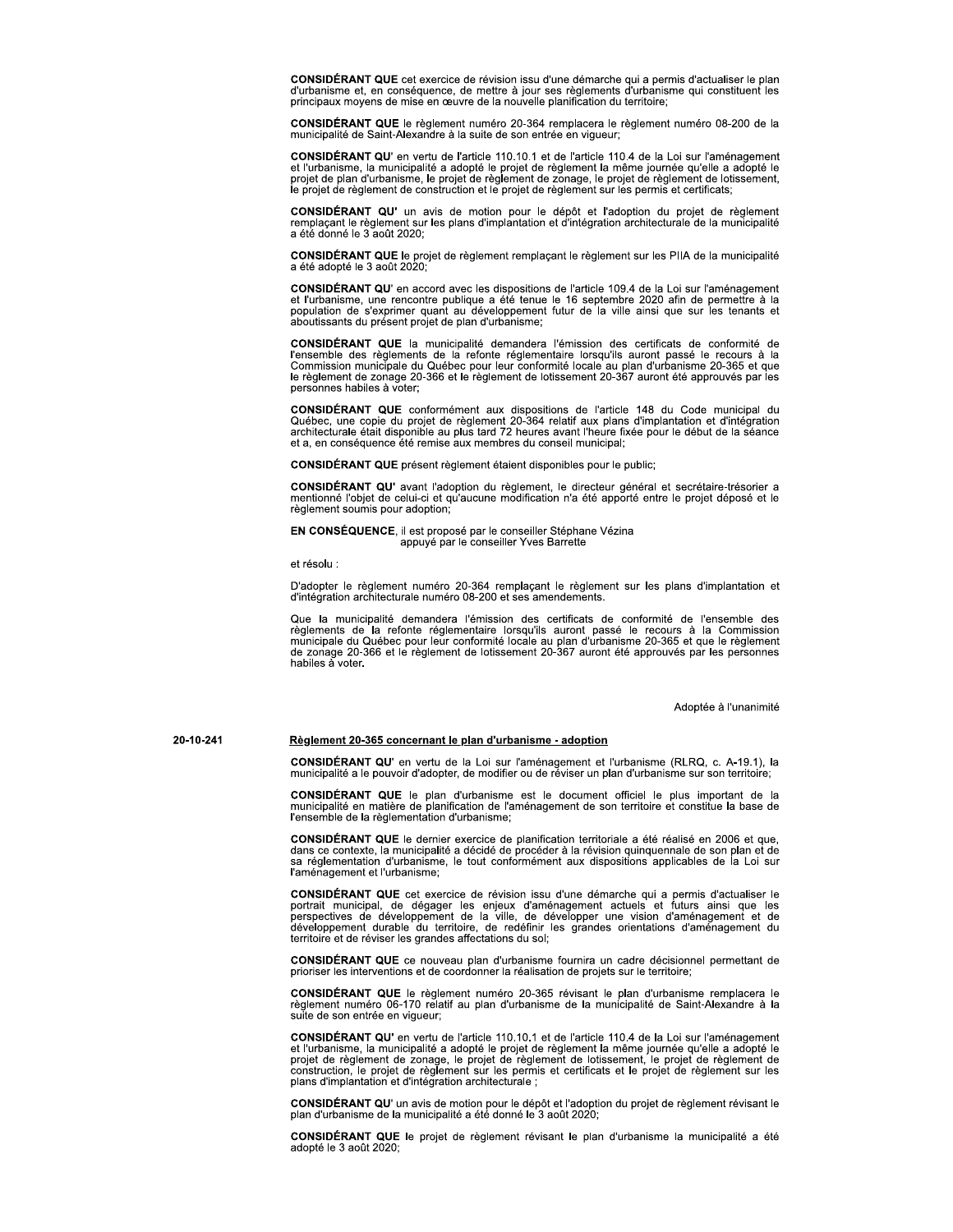CONSIDÉRANT QU' en accord avec les dispositions de l'article 109.4 de la Loi sur l'aménagement et l'urbanisme, une rencontre publique a été tenue le 16 septembre 2020 afin de permettre à la population de s'exprimer quant au développement futur de la ville ainsi que sur les tenants et aboutissants du présent projet de plan d'urbanisme ;

CONSIDÉRANT QUE la municipalité demandera l'émission des certificats de conformité de l'ensemble des règlements de la refonte réglementaire lorsqu'ils auront passé le recours à la Commission municipale du Québec pour leur le règlement de zonage 20-366 et le règlement de lotissement 20-367 auront été approuvés par les personnes habiles à voter:

CONSIDÉRANT QUE conformément aux dispositions de l'article 148 du Code municipal du<br>Québec, une copie du projet de règlement 20-365 concernant le plan d'urbanisme était disponible<br>au plus tard 72 heures avant l'heure fixée remise aux membres du conseil municipal;

CONSIDÉRANT QUE dès le début de la présente séance, des copies du présent règlement étaient disponibles pour le public;

CONSIDÉRANT QU' avant l'adoption du règlement, le directeur général et secrétaire-trésorier a mentionné l'objet de celui-ci et qu'aucune modification n'a été apporté entre le projet déposé et le règlement soumis pour adoption;

EN CONSÉQUENCE, il est proposé par le conseiller Bernard Rousselle, appuyé par la conseillère Marie-Eve Denicourt

et résolu :

D'adopter le règlement numéro 20-365 révisant et remplaçant le règlement sur le plan d'urbanisme<br>numéro 06-170 et ses amendements.

Que la municipalité demandera l'émission des certificats de conformité de l'ensemble des<br>règlements de la refonte réglementaire lorsqu'ils auront passé le recours à la Commission municipale du Québec pour leur conformité locale au plan d'urbanisme 20-365 et que le règlement de zonage 20-366 et le règlement de lotissement 20-367 auront été approuvés par les personnes habiles a voter.

Adoptée à l'unanimité

### Règlement 20-366 concernant le zonage - adoption

CONSIDÉRANT QU' en vertu de la Loi sur l'aménagement et l'urbanisme (RLRQ, c. A-19.1), la municipalité peut procéder à une révision quinquennale de son plan et de ses règlements d'urbanisme

CONSIDÉRANT QUE le dernier exercice de planification territoriale a été réalisé en 2006 et que, dans ce contexte, la municipalité a décidé de procéder à la révision quinquennale de son plan et de sa réglementation d'urbanisme, le tout conformément aux dispositions applicables de la Loi sur l'aménagement et l'urbanisme;

CONSIDÉRANT QUE cet exercice de révision issu d'une démarche qui a permis d'actualiser le plan d'urbanisme et, en conséquence, de mettre à jour ses règlements d'urbanisme qui constituent les principaux moyens de mise en œu

CONSIDÉRANT QUE le règlement numéro 20-366 remplacera le règlement de zonage numéro 06-171 de la municipalité de Saint-Alexandre à la suite de son entrée en vigueur ;

CONSIDÉRANT QU' en vertu de l'article 110.10.1 et de l'article 110.4 de la Loi sur l'aménagement CONSIDENTANT QUE et l'un de l'altres l'un de l'altres de l'altres de la Long de la Long de la Long de la Long<br>projet de plan d'urbanisme, le projet de règlement de lotissement, le projet de règlement de<br>projet de plan d'ur

CONSIDÉRANT QU' un avis de motion pour le dépôt et l'adoption du projet de règlement remplaçant le règlement de zonage de la municipalité a été donné le 3 août 2020;

CONSIDÉRANT QUE le projet de règlement remplaçant le règlement de zonage de la municipalité a été adopté le 3 août 2020,

CONSIDÉRANT QU' en accord avec les dispositions des articles 125 et 127 de la Loi sur<br>l'aménagement et l'urbanisme, une rencontre publique a été tenue le 16 septembre 2020 afin de permettre à la population de s'exprimer sur le projet de règlement ;

CONSIDÉRANT QUE conformément aux articles 136.0.1 et 137.3 de la Loi sur l'aménagement et l'urbanisme, la municipalité demandera à la MRC d'approuver le règlement de zonage 20-366 afin de pouvoir amorcer le processus d'approbation par les personnes habiles à voter;

CONSIDÉRANT QUE la municipalité demandera l'émission des certificats de conformité de l'ensemble des règlements de la refonte réglementaire lorsqu'ils auront passé le recours à la<br>Commission municipale du Québec pour leur conformité locale au plan d'urbanisme 20-365 et que le règlement de zonage 20-366 et le règlement de lotissement 20-367 auront été approuvés par les personnes habiles à voter:

CONSIDÉRANT QUE conformément aux dispositions de l'article 148 du Code municipal du<br>Québec, une copie du projet de règlement 20-366 relatif au zonage était disponible au plus tard 72<br>heures avant l'heure fixée pour le débu membres du conseil municipal:

CONSIDÉRANT QUE dès le début de la présente séance, des copies du présent règlement étaient disponibles pour le public;

CONSIDÉRANT QU' avant l'adoption du règlement, le directeur général et secrétaire-trésorier a mentionné l'objet de celui-ci et que des ajustements ont été apportés à quelques définitions par rapport au projet déposé;

20-10-242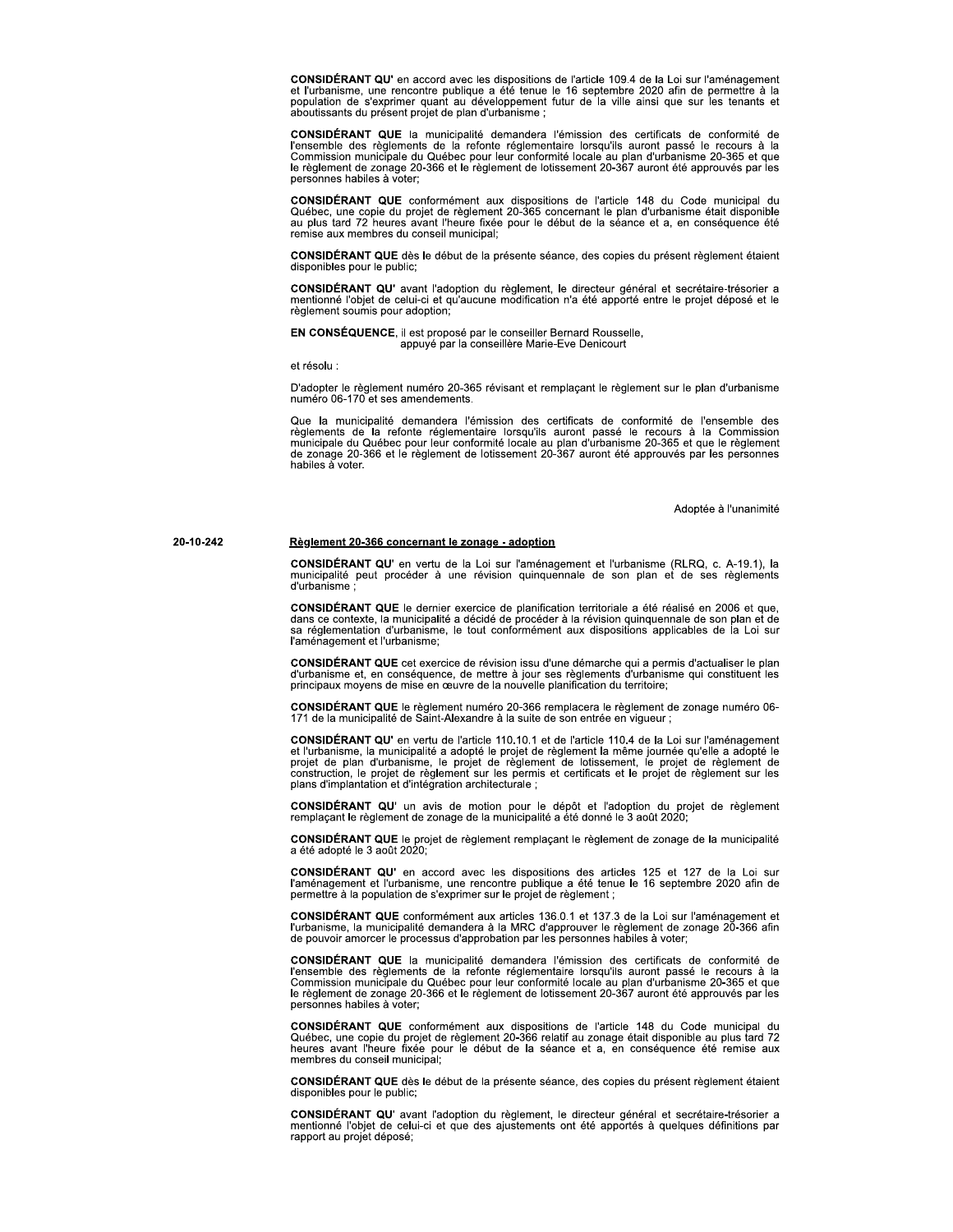### EN CONSÉQUENCE, il est proposé par le conseiller Florent Raymond, appuyé par le conseiller Jean-François Berthiaume

et résolu :

D'adopter le règlement numéro 20-366 remplaçant le règlement de zonage numéro 06-171 et ses amendements

De demander à la MRC Le Haut-Richelieu, conformément aux articles 136.0.1 et 137.3 de la Loi sur l'aménagement et l'urbanisme, d'approuver le règlement de zonage 20-366 afin de pouvoir amorcer<br>le processus d'approbation par les personnes habiles à voter sans émettre les certificats de conformité.

Que la municipalité demandera l'émission des certificats de conformité de l'ensemble des règlements de la refonte réglementaire lorsqu'ils auront passé le recours à la Commission municipale du Québec pour leur conformité locale au plan d'urbanisme 20-365 et que le règlement de zonage 20-366 et le règlement de lotissement 20-367 auront été approuvés par les personnes habiles à voter.

Adoptée à l'unanimité

20-10-243

### Règlement 20-367 concernant le lotissement - adoption

CONSIDÉRANT QU' en vertu de la Loi sur l'aménagement et l'urbanisme (RLRQ, c. A-19.1), la municipalité peut procéder à une révision quinquennale de son plan et de ses règlements d'urbanisme

CONSIDÉRANT QUE le dernier exercice de planification territoriale a été réalisé en 2006 et que, dans de contexte, la municipalité a décidé de procéder à la révision quinquennale de son plan et de<br>sa réglementation d'urbanisme, le tout conformément aux dispositions applicables de la Loi sur l'aménagement et l'urbanisme;

CONSIDÉRANT QUE cet exercice de révision issu d'une démarche qui a permis d'actualiser le plan d'urbanisme et, en conséquence, de mettre à jour ses règlements d'urbanisme qui constituent les principaux moyens de mise en œuvre de la nouvelle planification du territoire;

CONSIDÉRANT QUE le règlement numéro 20-367 remplacera le règlement de lotissement numéro 06-172 de la municipalité de Saint-Alexandre à la suite de son entrée en vigueur;

CONSIDÉRANT QU' en vertu de l'article 110.10.1 et de l'article 110.4 de la Loi sur l'aménagement<br>et l'urbanisme, la municipalité a adopté le projet de règlement la même journée qu'elle adopte le projet de plan d'urbanisme, le projet de règlement de zonage, le projet de règlement de<br>construction, le projet de règlement sur les permis et certificats et le projet de règlement sur les<br>plans d'implantation et d'intégra

CONSIDÉRANT QU' un avis de motion pour le dépôt et l'adoption du projet de règlement remplaçant le règlement de lotissement de la municipalité a été donné le 3 août 2020;

CONSIDÉRANT QUE le projet de règlement remplaçant le règlement de lotissement de la municipalité a été adopté le 3 août 2020;

CONSIDÉRANT QU' en accord avec les dispositions des articles 125 et 127 de la Loi sur l'aménagement et l'urbanisme, une rencontre publique a été tenue le 16 septembre 2020 afin de permettre à la population de s'exprimer su

CONSIDÉRANT QUE conformément aux articles 136.0.1 et 137.3 de la Loi sur l'aménagement et l'urbanisme, la municipalité demandera à la MRC d'approuver le règlement de lotissement 20-367 afin de pouvoir amorcer le processus d'approbation par les personnes habiles à voter;

CONSIDÉRANT QUE la municipalité demandera l'émission des certificats de conformité de Fensemble des réglements de la refonte réglementaire lorsqu'ils auront passé le recours à la<br>Commission municipale du Québec pour leur conformité locale au plan d'urbanisme 20-365 et que<br>le règlement de zonage 20-366 et le personnes habiles à voter:

CONSIDÉRANT QUE conformément aux dispositions de l'article 148 du Code municipal du Québec, une copie du projet de règlement 20-367 relatif au lotissement était disponible au plus tard<br>72 heures avant l'heure fixée pour le début de la séance et a, en conséquence été remise aux membres du conseil municipal.

CONSIDÉRANT QUE dès le début de la présente séance, des copies du présent règlement étaient disponibles pour le public;

CONSIDÉRANT QU' avant l'adoption du règlement, le directeur général et secrétaire-trésorier a mentionné l'objet de celui-ci et que des ajustements ont été apportés à quelques définitions par rapport au projet déposé;

EN CONSÉQUENCE, il est proposé par le conseiller Yves Barrette, appuyé par le conseiller Florent Raymond

et résolu :

D'adopter le règlement numéro 20-367 remplaçant le règlement de lotissement numéro 06-172 et ses amendements.

De demander à la MRC Le Haut-Richelieu, conformément aux articles 136.0.1 et 137.3 de la Loi sur l'aménagement et l'urbanisme, d'approuver le règlement de lotissement 20-367 afin de pouvoir amorcer le processus d'approbati conformité.

Que la municipalité demandera l'émission des certificats de conformité de l'ensemble des réglements de la refonte réglementaire lorsqu'ils auront passé le recours à la Commission<br>municipale du Québec pour leur conformité locale au plan d'urbanisme 20-365 et que le règlement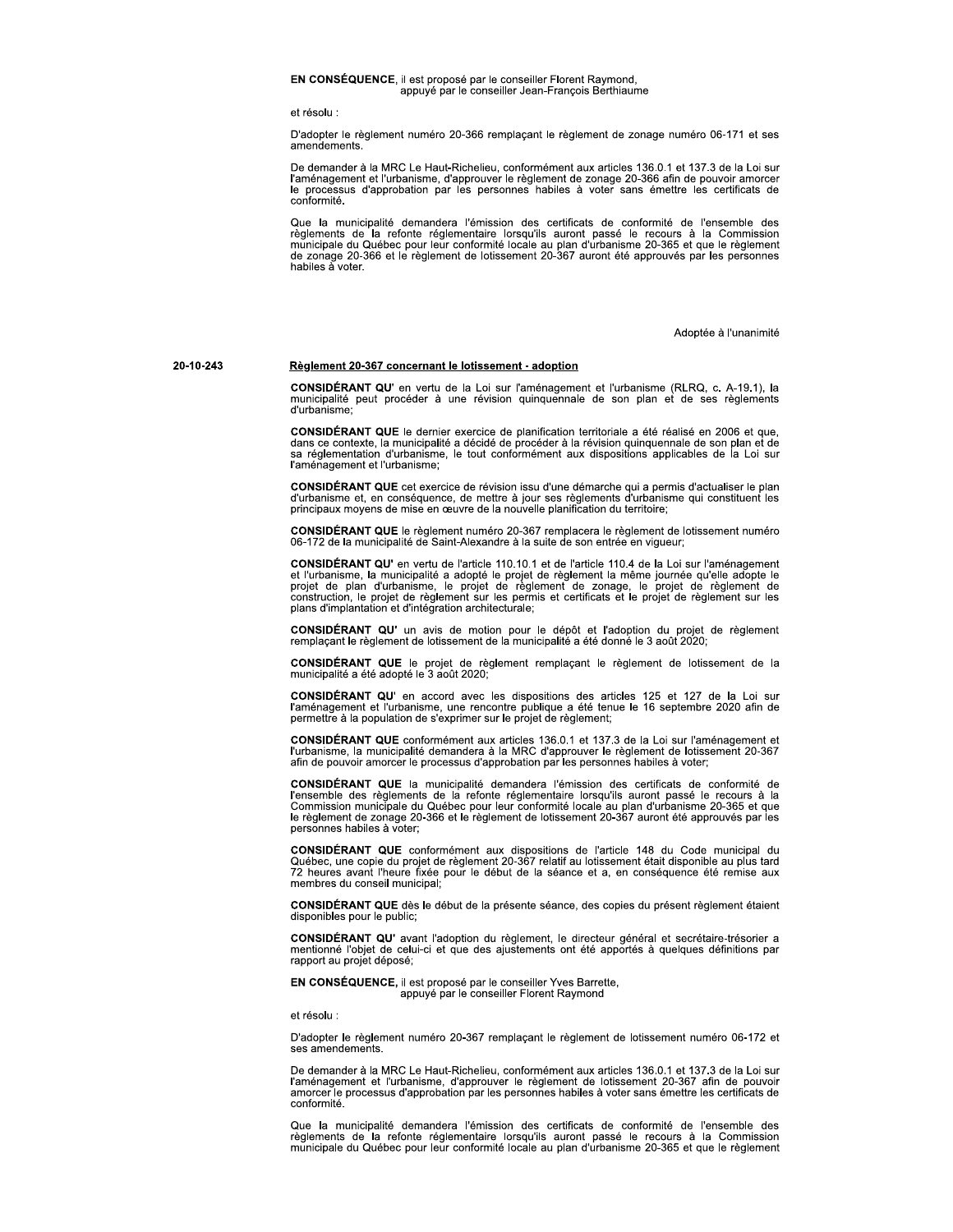de zonage 20-366 et le règlement de lotissement 20-367 auront été approuvés par les personnes habiles à voter.

Adoptée à l'unanimité

#### 20-10-244 Règlement 20-368 concernant la construction - adoption

CONSIDÉRANT QU' en vertu de la Loi sur l'aménagement et l'urbanisme (RLRQ, c. A-19.1), la municipalité peut procéder à une révision quinquennale de son plan et de ses règlements d'urbanisme

CONSIDÉRANT QUE le dernier exercice de planification territoriale a été réalisé en 2006 et que, dans ce contexte, la municipalité a décidé de procéder à la révision quinquennale de son plan et de<br>sa réglementation d'urbanisme, le tout conformément aux dispositions applicables de la Loi sur l'aménagement et l'urbanisme;

CONSIDÉRANT QUE cet exercice de révision issu d'une démarche qui a permis d'actualiser le plan d'urbanisme et, en conséquence, de mettre à jour ses règlements d'urbanisme qui constituent les principaux moyens de mise en œuvre de la nouvelle planification du territoire;

CONSIDÉRANT QUE le règlement numéro 20-368 remplacera le règlement de construction numéro 06-173 de la municipalité de Saint-Alexandre suite à son entrée en vigueur ;

CONSIDÉRANT QU' en vertu de l'article 110.10.1 et de l'article 110.4 de la Loi sur l'aménagement et l'urbanisme, la municipalité a adopté le projet de règlement la même journée qu'elle a adopté le<br>projet de plan d'urbanisme, le projet de règlement de zonage, le projet de règlement de lotissement,<br>le projet de règlemen d'implantation et d'intégration architecturale;

CONSIDÉRANT QU' un avis de motion pour le dépôt et l'adoption du projet de règlement remplaçant le règlement de construction de la municipalité a été donné le 3 août 2020 ;

**CONSIDÉRANT QUE** le projet de règlement remplaçant le règlement de construction de la municipalité a été adopté le 3 août 2020 ;

CONSIDÉRANT QU' en accord avec les dispositions de l'article 109.4 de la Loi sur l'aménagement et l'urbanisme, une rencontre publique a été tenue le 16 septembre 2020 afin de permettre à la population de s'exprimer quant au développement futur de la ville ainsi que sur les tenants et aboutissants du présent projet de plan d'urbanisme ;

CONSIDÉRANT QUE la municipalité demandera l'émission des certificats de conformité de l'ensemble des règlements de la refonte réglementaire lorsqu'ils auront passé le recours à la Commission municipale du Québec pour leur personnes habiles à voter:

**CONSIDÉRANT QUE** conformément aux dispositions de l'article 148 du Code municipal du Québec, une copie du projet de règlement 20-368 relatif à la construction était disponible au plus tard 72 heures avant l'heure fixée po membres du conseil municipal;

CONSIDÉRANT QUE dès le début de la présente séance, des copies du présent règlement étaient disponibles pour le public;

CONSIDÉRANT QU' avant l'adoption du règlement, le directeur général et secrétaire-trésorier a mentionné l'objet de celui-ci et qu'aucune modification n'a été apporté entre le projet déposé et le règlement soumis pour adoption.

EN CONSÉQUENCE, il est proposé par le conseiller Stéphane Vézina, appuyé par la conseillère Marie-Eve Denicourt

et résolu :

20-10-245

D'adopter le règlement numéro 20-368 remplaçant le règlement de construction numéro 06-173 et ses amendements.

Que la municipalité demandera l'émission des certificats de conformité de l'ensemble des Seglements de la refonte réglementaire lorsqu'ils auront passé le recours à la Commission<br>municipale du Québec pour leur conformité locale au plan d'urbanisme 20-365 et que le règlement<br>de zonage 20-366 et le règlement de habiles à voter.

Adoptée à l'unanimité

### Règlement 20-369 concernant les permis et certificats - adoption

CONSIDÉRANT QU' en vertu de la Loi sur l'aménagement et l'urbanisme (RLRQ, c. A-19.1), la municipalité peut procéder à une révision quinquennale de son plan et de ses règlements d'urbanisme:

CONSIDÉRANT QUE le dernier exercice de planification territoriale a été réalisé en 2006 et que, dans ce contexte, la municipalité a décidé de procéder à la révision quinquennale de son plan et de<br>sa réglementation d'urbanisme, le tout conformément aux dispositions applicables de la Loi sur l'aménagement et l'urbanisme;

CONSIDÉRANT QUE cet exercice de révision issu d'une démarche qui a permis d'actualiser le plan d'urbanisme et, en conséquence, de mettre à jour ses règlements d'urbanisme qui constituent<br>les principaux moyens de mise en œuvre de la nouvelle planification du territoire;

CONSIDÉRANT QUE le règlement numéro 20-369 contient des dispositions relatives à l'article 116 de la Loi sur l'aménagement et l'urbanisme et constitue donc un règlement de concordance au plan d'urbanisme: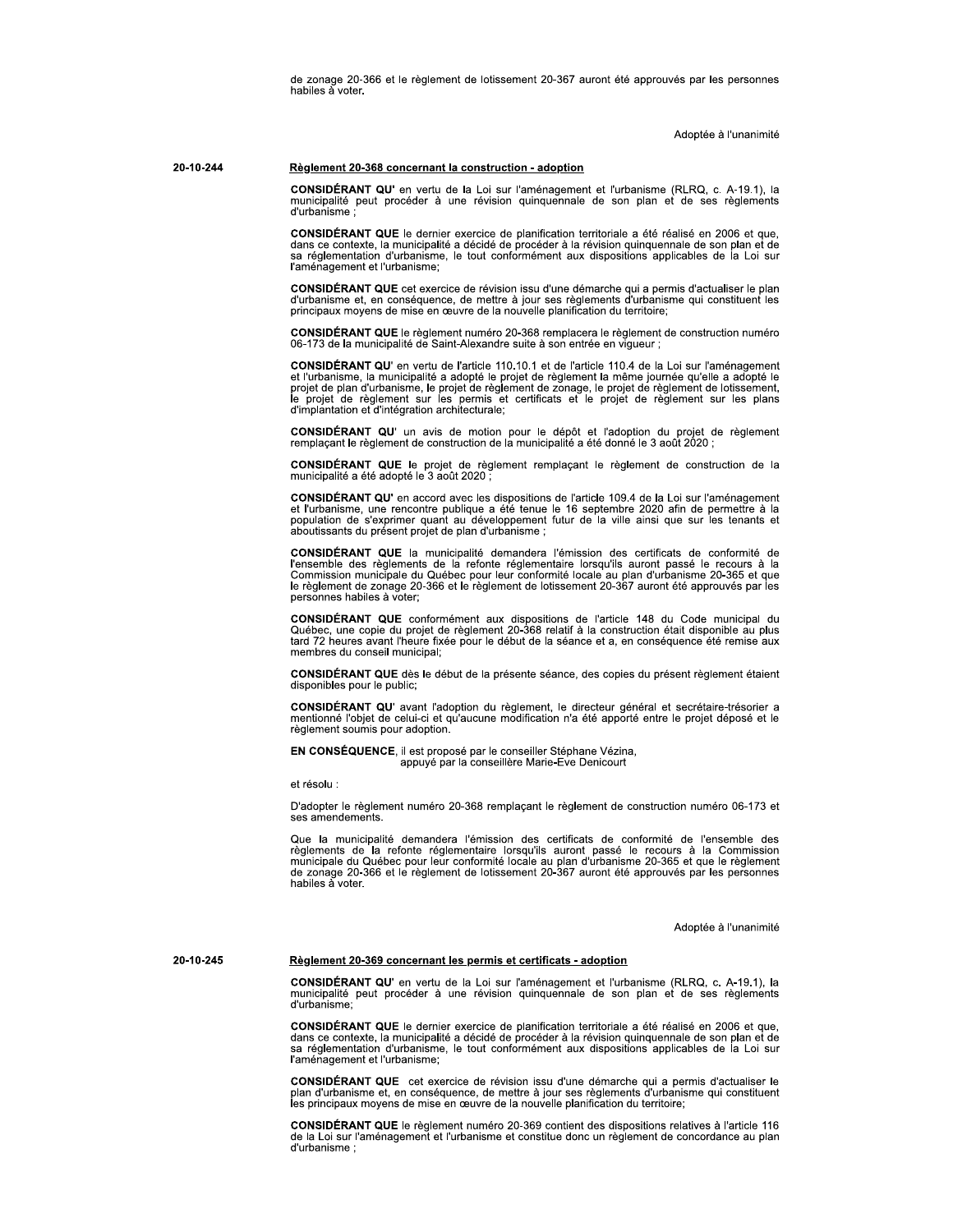CONSIDÉRANT QUE le règlement numéro 20-369 remplacera le règlement sur les permis et certificats numéro 06-174 de la municipalité de Saint-Alexandre suite à son entrée en vigueur;

CONSIDÉRANT QU' en vertu de l'article 110.10.1 et de l'article 110.4 de la Loi sur l'aménagement<br>et l'urbanisme, la municipalité a adopté le projet de règlement la même journée qu'elle a adopté le projet de plan d'urbanisme, le projet de règlement de zonage, le projet de règlement de lotissement, le projet de règlement de construction et le projet de règlement sur les plans d'implantation et d'intégration architecturale;

CONSIDÉRANT QU' un avis de motion pour le dépôt et l'adoption du projet de règlement remplaçant le règlement sur les permis et certificats de la municipalité a été donné le 3 août 2020;

CONSIDÉRANT QUE le projet de règlement remplaçant le règlement sur les permis et certificats de la municipalité a été adopté le 3 août 2020 ;

CONSIDÉRANT QU' en accord avec les dispositions de l'article 109.4 de la Loi sur l'aménagement et l'urbanisme, une rencontre publique a été tenue le 16 septembre 2020 afin de permettre à la population de s'exprimer quant a aboutissants du présent projet de plan d'urbanisme ;

CONSIDÉRANT QUE la municipalité demandera l'émission des certificats de conformité de l'ensemble des règlements de la refonte réglementaire lorsqu'ils auront passé le recours à la<br>Commission municipale du Québec pour leur conformité locale au plan d'urbanisme 20-365 et que le règlement de zonage 20-366 et le règlement de lotissement 20-367 auront été approuvés par les personnes habiles à voter;

CONSIDÉRANT QUE conformément aux dispositions de l'article 148 du Code municipal du Québec, une copie du projet de règlement 20-369 relatif aux permis et certificats était disponible au plus tard 72 heures avant l'heure fixée pour le début de la séance et a, en conséquence été remise aux membres du conseil municipal;

CONSIDÉRANT QUE dès le début de la présente séance, des copies du présent règlement étaient disponibles pour le public;

CONSIDÉRANT QU' avant l'adoption du règlement, le directeur général et secrétaire-trésorier a mentionné l'objet de celui-ci et que des ajustements ont été apportés à quelques définitions par rapport au projet déposé;

EN CONSÉQUENCE, il est proposé par la conseillère Marie-Eve Denicourt, appuyée par le conseiller Yves Barrette

et résolu :

D'adopter le règlement numéro 20-369 remplaçant le règlement sur les permis et certificats numéro 06-174 et ses amendements

Que la municipalité demandera l'émission des certificats de conformité de l'ensemble des règlements de la refonte réglementaire lorsqu'ils auront passé le recours à la Commission municipale du Québec pour leur conformité l habiles a voter

Adoptée à l'unanimité

20-10-246

# Atteinte aux pouvoirs de zonage des municipalités et à la capacité des citoyens de se<br>prononcer sur la réglementation de leur milieu de vie

**CONSIDÉRANT** l'opposition du milieu municipal concernant les intentions du gouvernement du Québec inscrites dans le projet de loi 49 déposé à l'automne 2019 de modifier le pouvoir de réglementation des municipalités en ma

CONSIDÉRANT que cette modification législative aura comme effet de retirer aux municipalités le pouvoir d'interdire les locations de type Airbnb pour les résidences principales sur leur territoire, un pouvoir essentiel, no location dans nos communautés

CONSIDÉRANT que la ministre des Affaires municipales et de l'Habitation, Andrée Laforest, a inclus ces dispositions litigieuses dans le projet de loi 67, Loi instaurant un nouveau régime<br>d'aménagement dans les zones inondables des lacs et des cours d'eau, octroyant temporairement<br>aux municipalités des pouvoirs vi dispositions, déposé à l'Assemblée nationale le 30 septembre 2020;

CONSIDÉRANT que le pouvoir d'adopter des règlements de zonage déterminant et encadrant les usages est un pouvoir fondamental confié aux municipalités, lié à leur responsabilité de gérer l'aménagement de leur territoire inscrit dans la Loi sur l'aménagement et l'urbanisme ;

CONSIDÉRANT l'importance pour les municipalités de pouvoir interdire les établissements d'hébergement touristique exploités dans des résidences principales (location de type Airbnb) dans les zones où cet usage pourrait êtr

CONSIDÉRANT qu'il est inacceptable que le gouvernement du Québec envisage de retirer un pouvoir de zonage aux municipalités alors que l'Assemblée nationale a reconnu à plusieurs reprises leur responsabilité de maintenir un milieu de vie de qualité, sécuritaire et sain;

**CONSIDÉRANT** que cette intention du gouvernement va à l'encontre de la reconnaissance des gouvernements de proximité par l'Assemblée nationale en 2016;

**CONSIDÉRANT** que cette intention du gouvernement retire également aux citovens la possibilité de se prononcer sur la réglementation de leur milieu de vie, comme le prévoient les procédures lors d'un processus de modification au zonage dans une municipalité;

**CONSIDÉRANT** l'absence de motifs clairs du gouvernement du Québec pour retirer ce pouvoir de zonage aux municipalités avec projet de loi;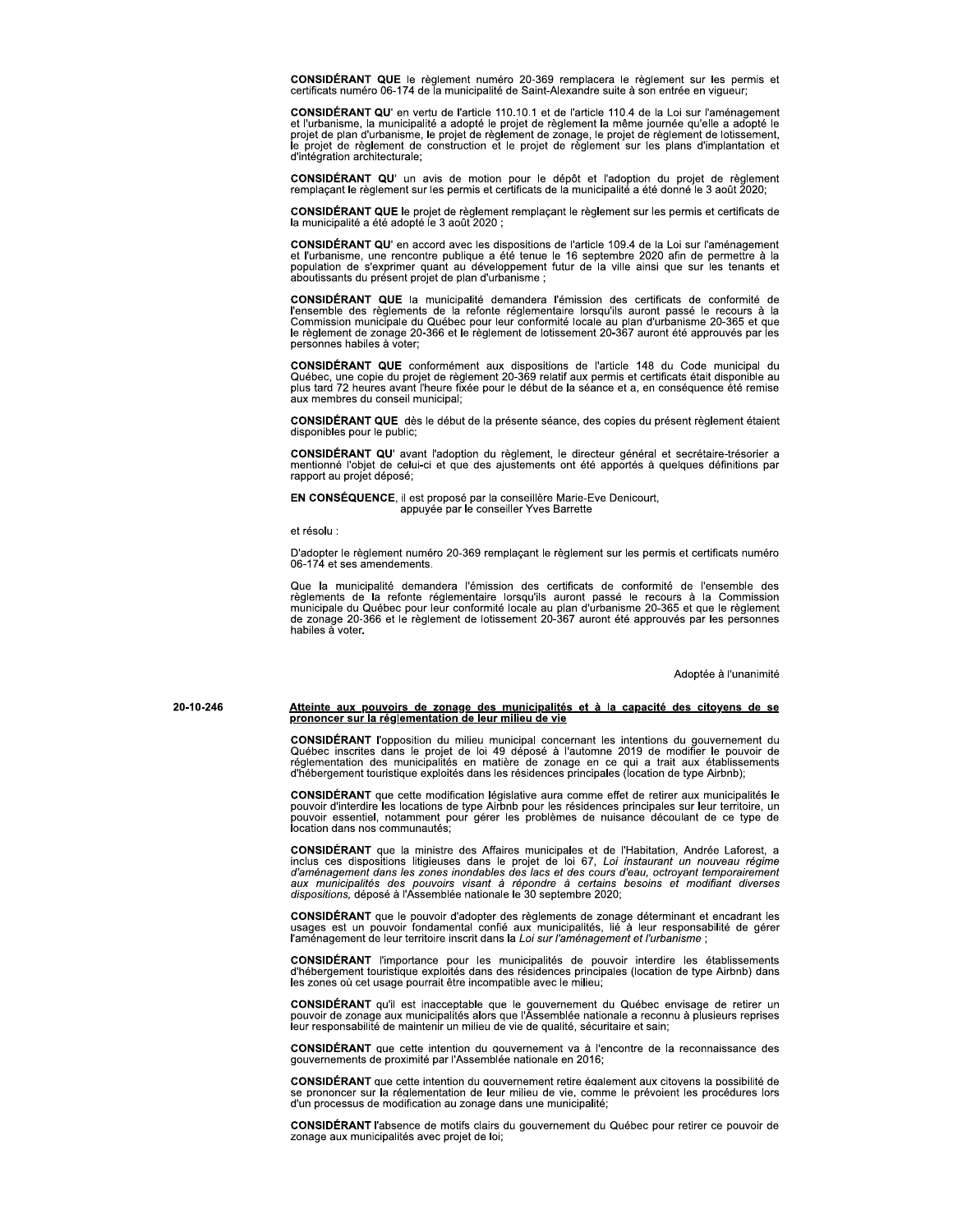EN CONSÉQUENCE, il est proposé par le conseiller Yves Barrette, appuyé par la conseillère Marie-Eve Denicourt et résolu;

Que le conseil municipal indique au gouvernement du Québec ainsi qu'aux membres de<br>l'Assemblée nationale son opposition à l'article 81 du projet de loi 67, Loi instaurant un nouveau régime d'aménagement dans les zones inondables des lacs et des cours d'eau, octroyant<br>temporairement aux municipalités des pouvoirs visant à répondre à certains besoins et modifiant<br>diverses dispositions, étant donné qu'il

Que le conseil municipal indique au gouvernement que cet article du projet de loi 67 est un affront aux gouvernements de proximité;

Que le conseil municipal demande au gouvernement du Québec de retirer l'article 81 du projet de loi<br>67 pour le laisser dans le projet de loi 49 pour laisser place à la discussion afin de trouver une<br>solution raisonnable pe leur responsabilité de maintenir un milieu de vie de qualité, sécuritaire et sain, et de conserver le<br>droit des citoyens de se prononcer sur la réglementation de leur milieu de vie;

Que copie de cette résolution soit envoyée au premier ministre du Québec, M. François Legault, à la ministre des Affaires municipales et de l'Habitation, M<sup>me</sup> Andrée Laforest, à la ministre du Tourisme, M<sup>me</sup> Caroline Proulx, à la Cheffe de l'Opposition officielle, M<sup>me</sup> Dominique Anglade, à la chef de la deuxième opposition. M<sup>me</sup> Manon Massé, au chef de la troisième opposition. M. Pascal Bérubé, au député de notre circonscription et aux membres de la commission parlementaire sur l'aménagement du territoire de l'Assemblée nationale;

Que copie de cette résolution soit également envoyée à la Fédération québécoise des municipalités (FQM) et aux médias de notre région.

Adoptée à l'unanimité

#### 8. **LOISIRS ET CULTURE**

#### 20-08-247 Rapport du Service des loisirs, culture et communications

Il est proposé par le conseiller Yves Barrette, appuvé par le conseiller Jean-Francois Berthiaume et<br>résolu que le Conseil municipal prend acte du dépôt du rapport du Service des loisirs, culture et communications présenté par la directrice madame Odile Gauvin.

Adoptée à l'unanimité

#### 20-10-248 Révision du montant budgété pour le programme d'aide financière aux activités de loisirs

ATTENDU QUE la Municipalité subventionne partiellement la participation aux activités de loisirs et de culture des résidents âgés de 5 à 18 ans sous certaines conditions;

ATTENDU QUE la Municipalité prévoit habituellement à cet fin un montant d'environ 10 000\$ par année<sup>-</sup>

ATTENDU QUE pour l'année 2020 seul un montant de 2 500\$ avait été prévue à cet effet;

ATTENDU QUE le Conseil est d'opinion qu'il y a lieu de revoir à la hausse le budget réservé à l'aide financière aux activités de loisirs et de culture (02-622-00-345);

ATTENDU QUE le budget de subvention aux organismes ne sera pas utilisé au complet;

EN CONSÉQUENCE, il est proposé par le conseiller Jean-François Berthiaume,<br>appuyé par la conseillère Marie-Eve Denicourt

Et résolu de hausser de 7 500 \$ le budget d'aide financière aux activités de loisirs et culture en transférant ce montant du poste 02-190-00-999 au poste 02-622-00-345.

Adoptée à l'unanimité

### **Halloween**

Aucune résolution

#### 20-10-249 Appel de projets - Entente de développement culturel 2018-2020 - Volet Patrimoine

Il est proposé par le conseiller Yves Barrette, appuyé par le conseiller Florent Raymond et résolu;

De déposer une demande d'aide financière au montant de 9 500 \$ à la MRC du Haut-Richelieu Bans le cadre de l'entente de développement culturel 2018-2020 pour un projet totalisant 10 000 \$<br>en lien avec l'ancienne gare de Saint-Alexandre et de désigner madame Odile Gauvin pour agir à<br>titre de représentante offici demande d'aide financière.

La municipalité de Saint-Alexandre s'engage à une contribution financière de 5 % soit 500 \$

Le demandeur s'engage également à donner aux partenaires principaux de l'entente de<br>développement culturel une visibilité proportionnelle au financement obtenu (bannière graphique fournie par la MRC du Haut-Richelieu.

Adoptée à l'unanimité

20-10-250 Demande d'aide financière au fonds "En Montérégie, on bouge!"